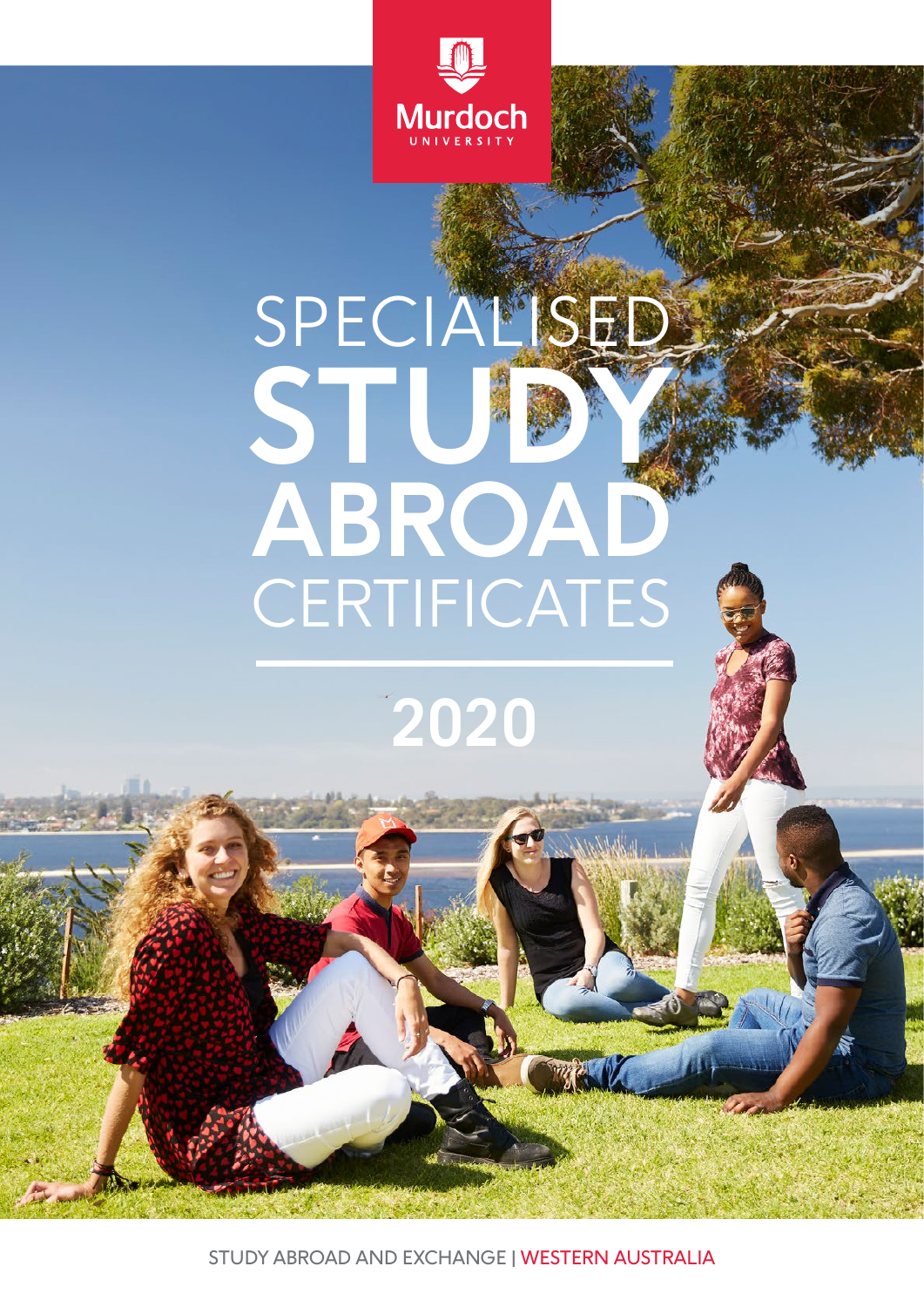## **CERTIFICATE** PROGRAM **STUDY ABROAD**

**Get more from your study abroad experience by gaining recognition and experience in a specific study area by choosing classes from our specialised semester themes. You are also welcome to choose your own classes, based on your interests.** 

#### What are the benefits?

The Specialised Semester Certificate supports your study abroad experience and is an excellent way to demonstrate your skills and expertise in a particular study area. It is also a good incentive to focus on achieving good grades throughout the semester. We will reward you with a certificate which recognises your commitment to specialist academic areas and enhances your employability.

#### **Sofia Werner, Linnaeus University, Sweden Stream: Business & Marketing**

"My semester was absolutely amazing, in addition to experiencing WA and meeting beautiful people, also achieved a deeper knowledge within Marketing and Business Administration. My professors in Strategic Marketing, Business Negotiation and International Marketing inspired me and motivated to achieve the best possible results and to think outside the box. That I got a Specialised Certificate in Marketing and Business is a big plus for me and something I am very proud of."



### This wouldn't have been possible if it wasn't for the inspiration that my professors gave me.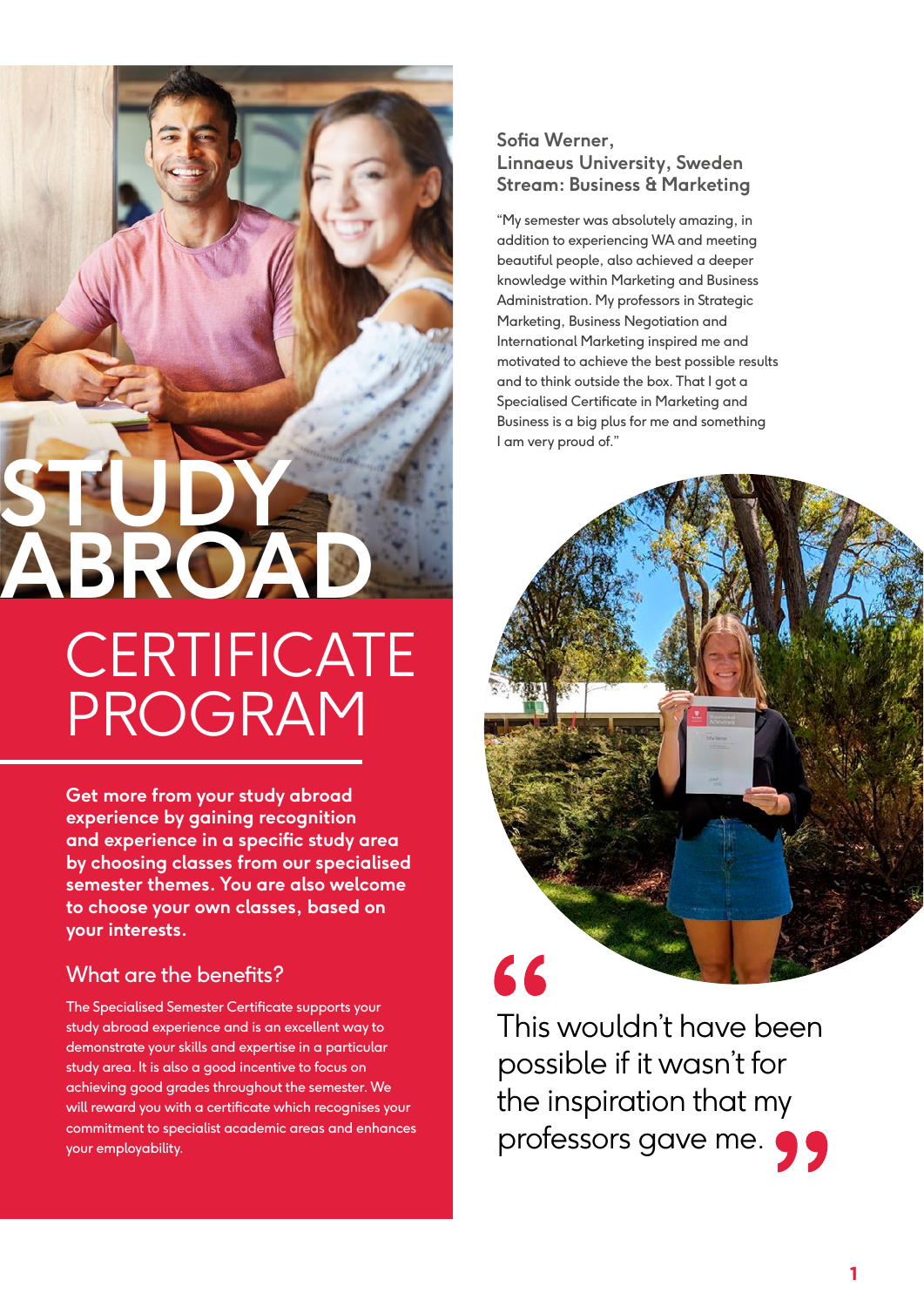## **IT'S YOUR CHOICE**

**Choose classes from our specialised semester themes or choose your own classes, based on your interests**

#### **Business & Marketing**

#### **SEMESTER 1**

BSL203 Marketing & Advertising Law

| BUS225 Services, Relationship and Retail Marketing |
|----------------------------------------------------|
| GRD202 Brand & Identity Design                     |
| <b>BUS122 Business in Society</b>                  |
| <b>BUS293 Organisational Theory and Behaviour</b>  |
| <b>BUS329 Investment Analysis</b>                  |
| <b>BUS124 Global Marketing</b>                     |
| <b>BUS291 Microeconomics A</b>                     |
| <b>BUS289 Macroeconomics A</b>                     |
| <b>BUS123 Management in a Global Environment</b>   |
| <b>TOU101</b> Introducation to Tourism Systems     |
| <b>TOU221 Sustainable Tourism</b>                  |
|                                                    |

#### **SEMESTER 2**

| <b>BUS124 Global Marketing</b>                    |
|---------------------------------------------------|
| <b>BUS370 Cross Cultural Marketing</b>            |
| <b>BUS350 Strategic Marketing</b>                 |
| <b>BUS299 Consumer Behaviour</b>                  |
| <b>BUS210 Marketing Research and Analysis</b>     |
| <b>BUSI71 Foundations of Economics</b>            |
| <b>BUS293 Organisational Theory and Behaviour</b> |
| <b>BUS205 Economics for Global Business</b>       |
|                                                   |

#### **Global Persepectives**

#### **SEMESTER 1** POL234 Terrorism in a Globalised World POL236 US Policies and Global Secrurity POL192 Perspectives on Security and Terrorism POL337 Terrorism and Political Violence in South Asia POL298 International Political Economy POL331 Australian Democracy in Doubt POL345 International Security Studies POL338 Politics and Security in South-East Asia: Terrorists, Gangsters and the State AST102 Asian Centuries SUS207 Oveseas Aid and International Development BUS344 International Management BUS284 Comparative Corporate Governance & International **Operations**

#### **SEMESTER 2**

| POL133 Politics, Power and Policy                                 |
|-------------------------------------------------------------------|
| POL161 Understanding International Politics                       |
| <b>POL334 Middle East Politics and Security</b>                   |
| POL202 Policing and the Politics of Counterterrorism              |
| <b>BUS341 Business Negotiations: An International Perspective</b> |
| <b>BUS124 Global Marketing</b>                                    |
| <b>BRD201 Food Matters</b>                                        |
| <b>ENV245 Global and Regional Sustainablity</b>                   |
| SUS309 International Aid and Development in Practice              |
| POL201 Global Justice, Aid and Security                           |
|                                                                   |

*If there is no study theme covering your area or interest, you're welcome to choose your own classes by going to our online handbook at* **<http://handbook.murdoch.edu.au/units/>** Note: *The courses listed are subject to timetable availability and are subject to change. Where prerequisites exist, you will need to provide proof of meeting the prerequisites.*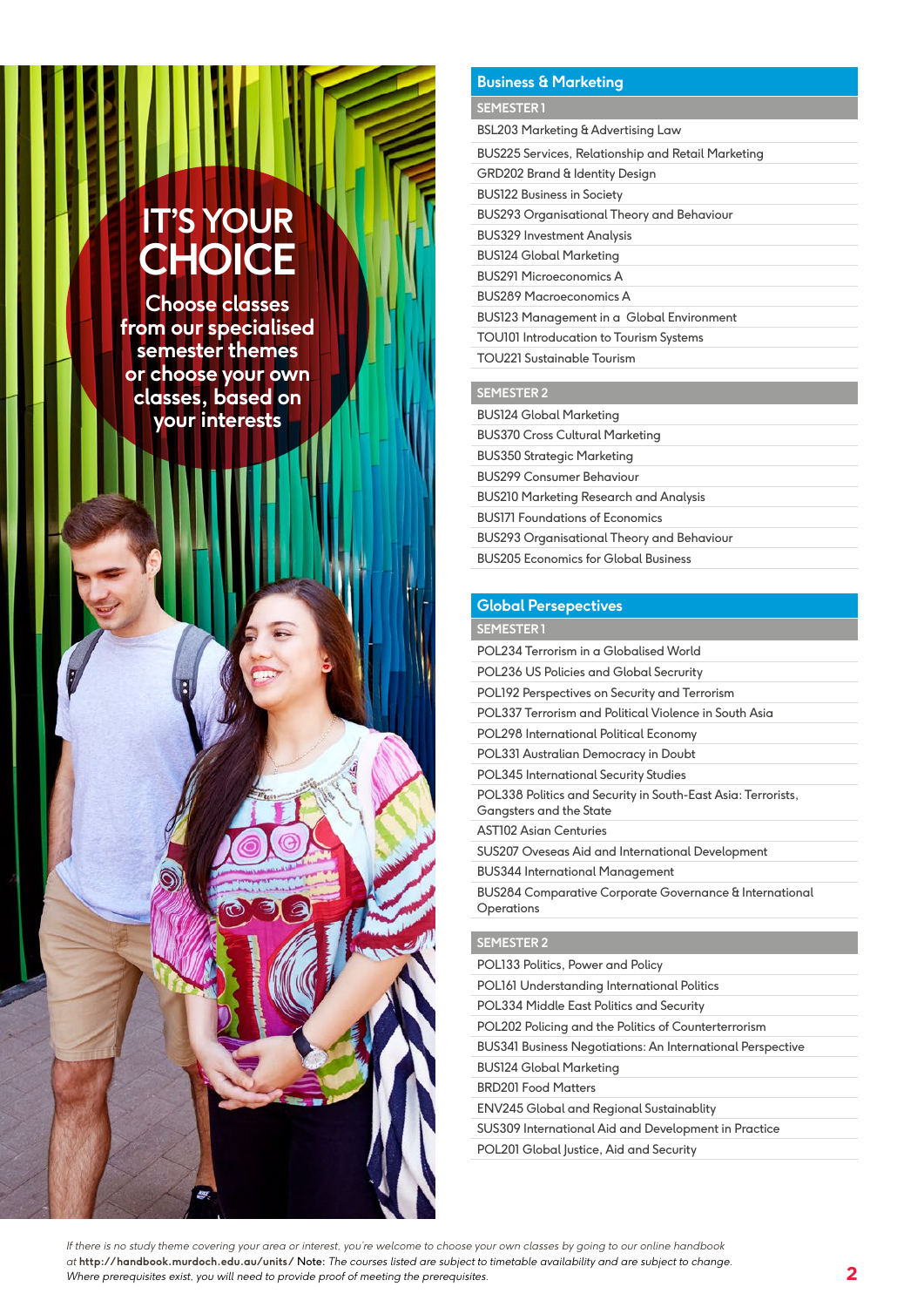#### **Law & Crime**

#### **SEMESTER 1**

| CRM201 Policing & Crime Prevention                |
|---------------------------------------------------|
| <b>BJU150 Law in Context</b>                      |
| <b>BSL165 Foundations of Business Law</b>         |
| BSL204 Tourism and Hospitality Law                |
| LLB253 Property Law A                             |
| <b>CRM100</b> Introduction into Criminology       |
| CRM307 Culture, Diversity and Crime               |
| <b>CRM202 Corrections</b>                         |
| BRD205 Crime through the Ages                     |
| <b>BMS213 Forensic Anatomy &amp; Anthropology</b> |
| POL192 Perspectives on Security and Terrorism     |
| LLB203 Indigenous People, Law and Society         |
|                                                   |

#### **SEMESTER 2**

| LEG100 Law, Justice and Social Policy              |
|----------------------------------------------------|
| LLB323 Social and Welfare Law                      |
| <b>CRM219</b> International & Transnational Crimes |
| CRM302 Children & Crime                            |
| <b>BSL202 Workplace Law</b>                        |
| <b>CRM203 Criminal Behaviour</b>                   |
| <b>CRM100</b> Introduction into Criminology        |
| BRD205 Crime through the Ages                      |
| <b>BSL165 Foundations of Business Law</b>          |

#### **Creative Arts and Communication**

| <b>SEMESTER 1</b>                           |
|---------------------------------------------|
| GAD172 Drawing                              |
| <b>COM100 Thinking Communication</b>        |
| GAD241 Animation                            |
| COM109 Introduction to Digital Media Skills |
| GAD164 3D Modelling                         |
| SCR101 Introduction to the Screen           |
| <b>ICT159 Foundations of Programming</b>    |
| ICT291 Network Design and Implementation    |
| SOU169 Introduction to Sound Studies        |
| <b>GRD202 Brand and Identity Design</b>     |
| SCR200 Writing for Screen                   |
| PHO 124 Photography                         |
|                                             |

#### **SEMESTER 2**

| GAD172 Drawing                             |
|--------------------------------------------|
| SCR102 Introduction to Documentary         |
| COM104 Digital Newsgathering & Reporting   |
| GAD232 Critical Games, Play and Design     |
| <b>COM203 Consulting &amp; Freelancing</b> |
| COM240 Journalism & Society                |
| SOU101 Introduction to Audio Production    |
| SOU268 Music Technology                    |
| SCR348 Screen Theories                     |
| GAD164 3D Modelling                        |
| <b>COM101 Social Media</b>                 |

#### **Psychology**

| <b>SEMESTER1</b>                                    |
|-----------------------------------------------------|
| <b>EXS201 Sport &amp; Exercise Psychology</b>       |
| PSY101 Introduction to Cultural Psychology          |
| PSY287 Psychology: Evolved Social Cognition         |
| BSC201 Psychology: Measurement, Design and Analysis |
| PSY251 Psychology: Biological Bases of Behaviour    |
| PSY141 Introduction into Psychological Sciences     |
| PSY393 Psychology: The Developing Mind              |
| PSY286 Psychology: Human Development                |
| CRM389 Psychology and Law                           |
|                                                     |

#### **SEMESTER 2**

| PSY285 Psychology: Social Bases of Behaviour              |
|-----------------------------------------------------------|
| PSY297 Sensation & Perception                             |
| BRD202 Drugs in Society                                   |
| PSY172 Introduction to Psychological Health and Wellbeing |
| PSY294 Psychology: Cognitive Process                      |
| PSY388 Abnormal Behaviour                                 |
| PSY141 Introduction into Psychological Sciences           |

#### **Sport and Health Sciences**

| <b>SEMESTER1</b>                                          |
|-----------------------------------------------------------|
| <b>EXS124 Introduction into Sports Science</b>            |
| <b>EXS201 Sport &amp; Exercise Psychology</b>             |
| <b>EXS206 Functional Human Anatomy</b>                    |
| EXS202 Exercise Physiology 1                              |
| <b>EXS203 Health, Fitness and Performance Assessment</b>  |
| EXS303 Exercise, Programming and Prescription             |
| CHI109 Introduction into Chiropractic                     |
| <b>BMS101</b> Introduction to the Human Body              |
|                                                           |
| <b>SEMESTER 2</b>                                         |
| <b>EXS204 Biomechanics I</b>                              |
| BRD210 World of Sport                                     |
| <b>EXS102 Human Physiology</b>                            |
| EXS205 Acquistion of Skills and Motor Control             |
| PSY172 Introduction to Psychological Health and Wellbeing |
| <b>BIO246 Microbiology</b>                                |

BMS107 Foundations of Vertebrate Form and Function BIO152 Cell Biology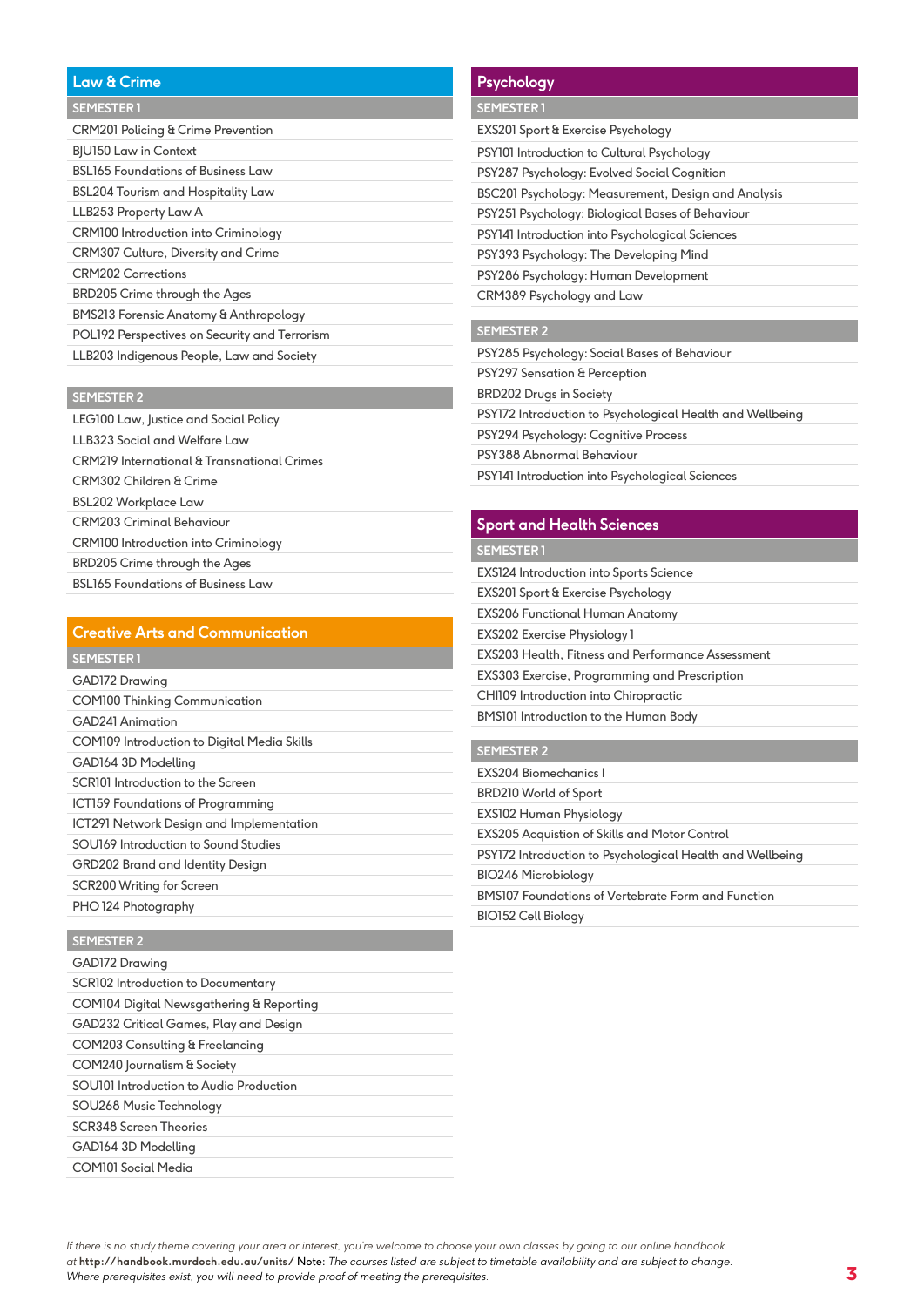#### **Conservation and Animal Sciences**

#### **SEMESTER 1**

| <b>ANS363 Applied Animal Agriculture</b>              |
|-------------------------------------------------------|
| <b>CHE140 Fundementals of Chemistry</b>               |
| <b>BIO103 Environmental Biology</b>                   |
| <b>BIO249 Fish and Wildlife Populations</b>           |
| ANS102 Introduction to the Animal Body                |
| <b>ANS230 Animal Production Systems 2</b>             |
| <b>ANS105 Agriculture Science and Food Production</b> |
| <b>ENG341 Water Conservation and Auditing</b>         |
| ANS365 Equine Physiology and Behaviour                |
|                                                       |

#### **SEMESTER 2**

| <b>ANS221 Animal Structure and Function</b>            |
|--------------------------------------------------------|
| <b>ANS366 Equine Nutrition and Health</b>              |
| BMS107 Foundations of Vertebrate Form and Function     |
| <b>BIO257 Austalian Biodiversity</b>                   |
| <b>BIO244 Animal Specitation, Radiation, Evolution</b> |
| <b>ENV102 Foundations of the Environment</b>           |
| <b>BIO152 Foundations of Cell Biology</b>              |
| <b>CHE140 Fundementals of Chemistry</b>                |

#### **Environmental Sciences and Sustainablity SEMESTER 1**

| JET IEU I EN T                                 |  |
|------------------------------------------------|--|
| <b>BIO103 Environmental Biology</b>            |  |
| ENV328 Environmental Policy and Law            |  |
| <b>ENV334 Environmental Restoration</b>        |  |
| <b>ENV242 Atmospheric Science</b>              |  |
| <b>ENV243 Water and Earth Science</b>          |  |
| <b>BIO254 Marine Botany</b>                    |  |
| BIO180 Introduction into Marine Biology        |  |
| SUS100 Introduction to Sustainable Development |  |
| SUS203 Sustainability, Ecology and Communities |  |
|                                                |  |

#### **SEMESTER 2**

| <b>ENG300 Environmental Technology for Sustainability</b>     |  |
|---------------------------------------------------------------|--|
| <b>ENV331 Environmental Management</b>                        |  |
| <b>ENV102 Foundations of the Environment</b>                  |  |
| ENV245 Global and Regional Sustainability                     |  |
| <b>ENV241 Ecology</b>                                         |  |
| ENV244 Oceanography and Marine Pollution                      |  |
| <b>BRD203 Carbon and Climate: A Wicked Problem</b>            |  |
| <b>BIO257 Australian Biodiversity</b>                         |  |
| <b>ENV303 GIS for Environmental Management &amp; Planning</b> |  |

#### **Social and Cultural Studies**

| <b>SEMESTER1</b>                               |
|------------------------------------------------|
| COD125 Introduction into Community Development |
| COD214 Social Policy and Community Action      |
| POL298 International Political Economy         |
| POL331 Australian Democracy in Doubt           |
| <b>HIS101 The Silk Roads</b>                   |
| HIS250 Hollywood and History                   |
| <b>JPN101</b> Japanese                         |
| <b>SOC313 Healthy Lifestyles</b>               |
| <b>SUS207 Overseas Aid and Development</b>     |
| <b>TOU221 Sustainable Tourism</b>              |
| POL236 US Policies and Global Security         |
|                                                |

#### **SEMESTER 2**

| SUS100 Introduction into Sustainable Development           |
|------------------------------------------------------------|
| POL332 Administering Global Governance and Global Business |
| POL133 Politics, Power and Policy                          |
| SOC203 Youth Identities                                    |
| <b>REL102 Religion and Popular Culture</b>                 |
| <b>TOU102 Travel and Tourism in Society</b>                |
| <b>TOU231</b> Indigenous Tourism Issues                    |
| POL201 Global Justice, Aid and Security                    |
| POL334 Middle East Politics and Security                   |
|                                                            |

#### **Information Technology**

| <b>ICT159 Foundations of Programming</b>                            |
|---------------------------------------------------------------------|
| <b>ICTI71</b> Introduction to Server Environments and Architectures |
| ICT291 Network Design and Implementation                            |
| ICT284 Systems Analysis and Design                                  |
| <b>ICT373 Software Architectures</b>                                |
| <b>ICT287 Computer Security</b>                                     |
| ICT378 Cyber Forensics and IT                                       |
| ICT288 Virtual Realities and Games Software Design                  |
| ICT289 Computer Graphics Principles and Programming                 |
|                                                                     |
| <b>SEMESTER 2</b>                                                   |
|                                                                     |

| . . | г п |  |  |
|-----|-----|--|--|

| ICT158 Introduction to Information Systems      |
|-------------------------------------------------|
| ICT167 Principles of Computer Science           |
| <b>ICT285 Databases</b>                         |
| <b>ICT319</b> Intelligent Systems               |
| <b>ICT290 Games Design and Programming</b>      |
| <b>ICT369 Wireless and Interactive Networks</b> |
| ICT169 Foundations of Data Communication        |
| ICT286 Web and Mobile Computing                 |
|                                                 |